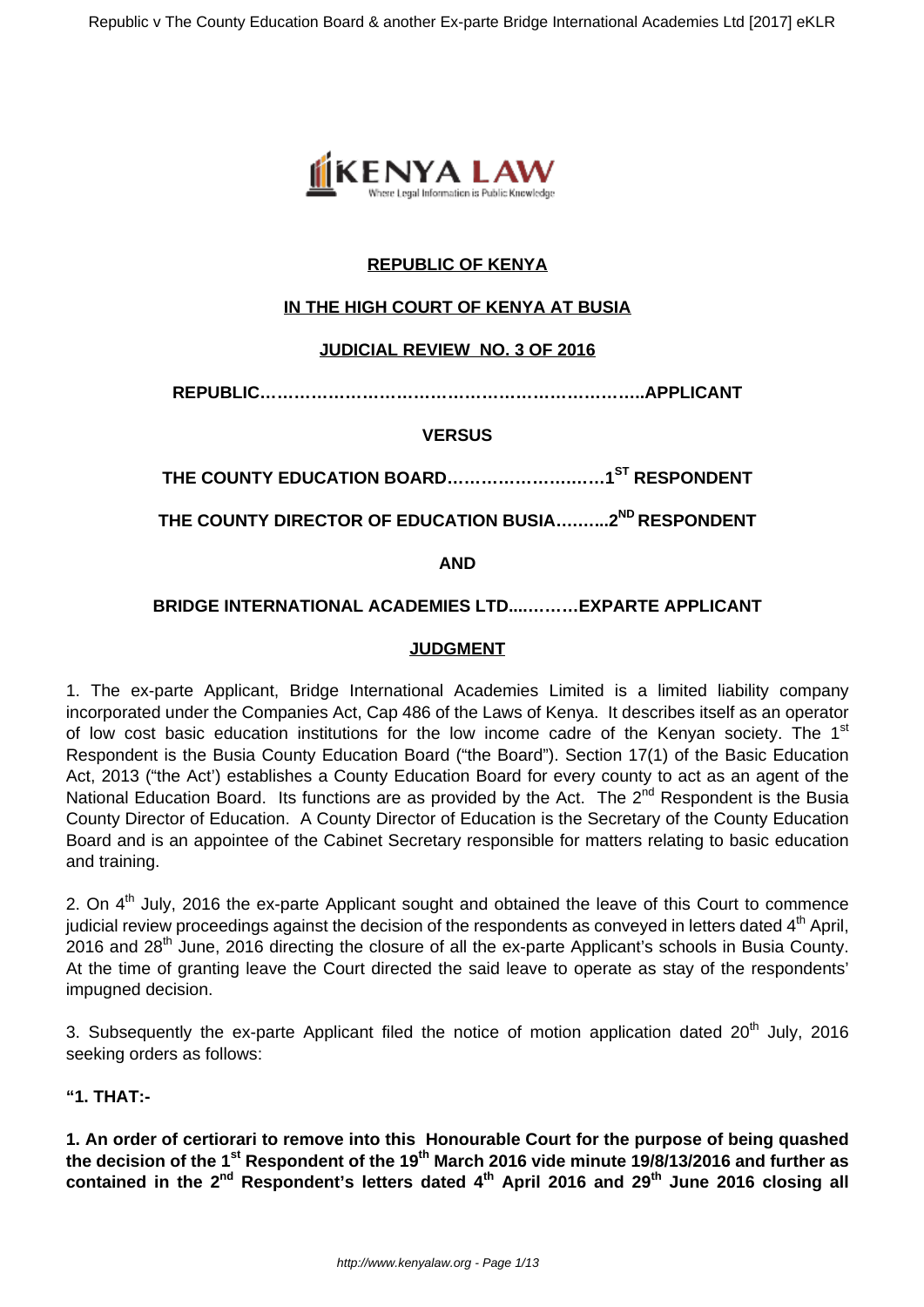**Bridge International Academies in Busia County.**

**An order of certiorari to quash the decision of the 1st Respondent to close down the Applicant's academies before a Quality Assurance Inspection has been carried out and a report tendered to the 1st Respondent for consideration in line with the provisions of the Basic Education Act.**

### **2.THAT:-**

**a) An order of mandamus directed to the 1st Respondent commanding the 1st Respondent to consider the Applicant's application for registration of its academies under the Alternative Provision of Basic Education and Training Guidelines ("APBET Guidelines") as formulated pursuant to Section 95(3) of the Basic Education Act.**

**b) An order of mandamus to compel the 2nd Respondent and her officers to allow and/or direct the respective Quality Assurance and Standards Officers to assess the following Bridge academies: Amagoro, Bumala, Butula, Funyula, Katikoko, Malaba, Marachi, Nambale, Ojamii, Port Victoria, Rugunga and Sio Port to determine and/or establish whether the Applicant's academies comply with the requirements for registration under the APBET guidelines as formulated under Section 95(3) of the Basic Education Act.**

#### **3. THAT:-**

**a) An order of prohibition to restrain the 2nd Respondent and her officers and or their agents from closing/shutting down the following Bridge academies; Amagoro, Bumala, Butula, Funyula, Katikoko, Malaba, Marachi, Nambale, Ojamii, Port Victoria, Rugunga and Sio Port.**

**b) An order of prohibition directing the 2nd Respondent and her officers to cease and desist directing and or interfering with the functions of the respective Quality Assurance and Standards Officers in their determination of the Applicant's applications for registration as per the APBET guidelines.**

# **4. THAT costs of this application be provided for."**

4. Before highlighting the grounds upon which the application is based, I find it important to reproduce the letters containing the decision the ex-parte Applicant challenges. There are three letters exhibited by the ex-parte Applicant. The first letter which was written by the  $2^{nd}$  Respondent on 31<sup>st</sup> March, 2016 was addressed to the Sub-County Directors of Education within Busia County and states as follows:

#### **"RE: CLOSURE OF BRIDGE ACADEMIES BUSIA COUNTY**

**Following the CEB Meeting held on 19th March, 2016 vide Min. 9/18/13/2016 the board recommended that all Bridge Academies operating in Busia County be closed with effect from 2/5/2016 due to non-compliance of Basic Education and Learning Institutions Registration Requirements as per the Basic Education Act 2013 under Section 77-78**

**You are therefore expected to liaise with your respective Deputy County Commissioner to enforce this directive."**

5. It seems that the ex-parte Applicant immediately responded to that letter and on 4<sup>th</sup> April, 2016 the 2<sup>nd</sup> Respondent addressed the Director of the ex-parte Applicant as follows: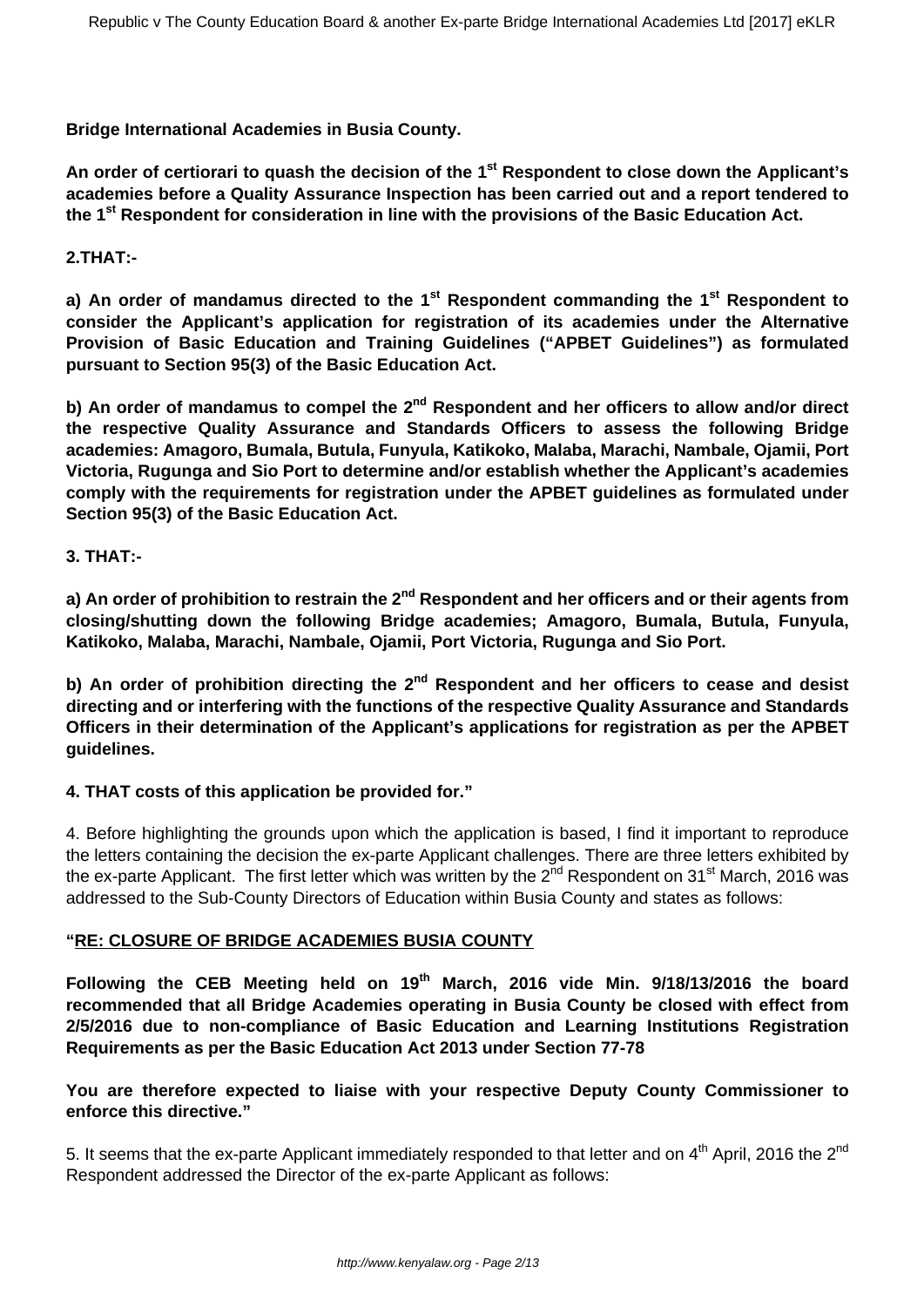#### **"RE: DIRECTIVE ON CLOSURE OF BRIDGE INTERNATIONAL ACADEMIES IN BUSIA COUNTY**

**We are in receipt of your letter Ref. BI/RC/BC/03/16 dated 1st April on the above subject.**

**Kindly be informed that the decision of the County Education Board of 19th March, 2016 vide Min. 9/18/13/2016 which was communicated to you on 31st March, 2016 vide Ref. No. BSA/CDE/ED/10/12/135 still stands.**

**We wish to inform you that Bridge International Academies can qualify to operate as Alternative Provision of Basic Education and Training (APBET) schools and as such, you are advised to follow the guidelines for registration provided by Ministry of Education, Science & Technology. Once approved, the Academies are registered and can legally operate.**

**Kindly comply with the recommendations of the County Education Board.**

#### **Thank you."**

6. The third letter dated  $28<sup>th</sup>$  June, 2016 addressed to the ex-parte Applicant's Director by the  $2<sup>nd</sup>$ Respondent states:

**"RE: DIRECTIVE TO CLOSE BRIDGE INTERNATIONAL ACADEMIES IN BUSIA COUNTY**

**Your letter Ref. No. BI/RC/BC/04/16 dated 2nd June, 2016 refers.**

**Please note that you ignored the directive of the County Education Board of 19th March, 2016 vide Min. 9/18/13/2016 which was communicated to you vide letter Ref. No. BSA/CDE/ED/10/12/135 concerning closure of Bridge International Academies in the County.**

**The decision to close the academies was to provide opportunity for the County Education Board to establish if they qualified for registration as Alternative Provision of Basic Education and Training (APBET) schools but to date the schools are unlawfully operating. This was lawful instructions which you either ignored or failed to comply.**

### **Based on the above facts, the directive of the County Education Board still stands before any engagement for registration under the APBET guidelines is initiated."**

7. A perusal of the statutory statement and the verifying affidavit of the ex-parte Applicant's Director of Legal Services, Antony W. Mugodo which were filed together with the chambers summons application for leave disclose that the ex-parte Applicant challenges the respondents' decisions on several grounds.

8. The ex-parte Applicant's case is that the decision of the respondents to close its schools was inchoate as no quality assurance inspection report under the Alternative Provision of Basic Education and Training Guidelines ("APBET Guidelines") had been done and presented to the 2<sup>nd</sup> Respondent with a recommendation for closure. It is the ex-parte Applicant's case that the decision of the 2<sup>nd</sup> Respondent was made in excess of jurisdiction as the 1<sup>st</sup> Respondent had acted in total disregard of the APBET policy which was formulated under Section 95(3) of the Act by the Cabinet Secretary in consultation with the National Education Board.

9. The ex-parte Applicant contends that the 1<sup>st</sup> Respondent's decision is a nullity, invalid and void ab initio for being ultra vires the delegated powers of the Cabinet Secretary under the Act and the APBET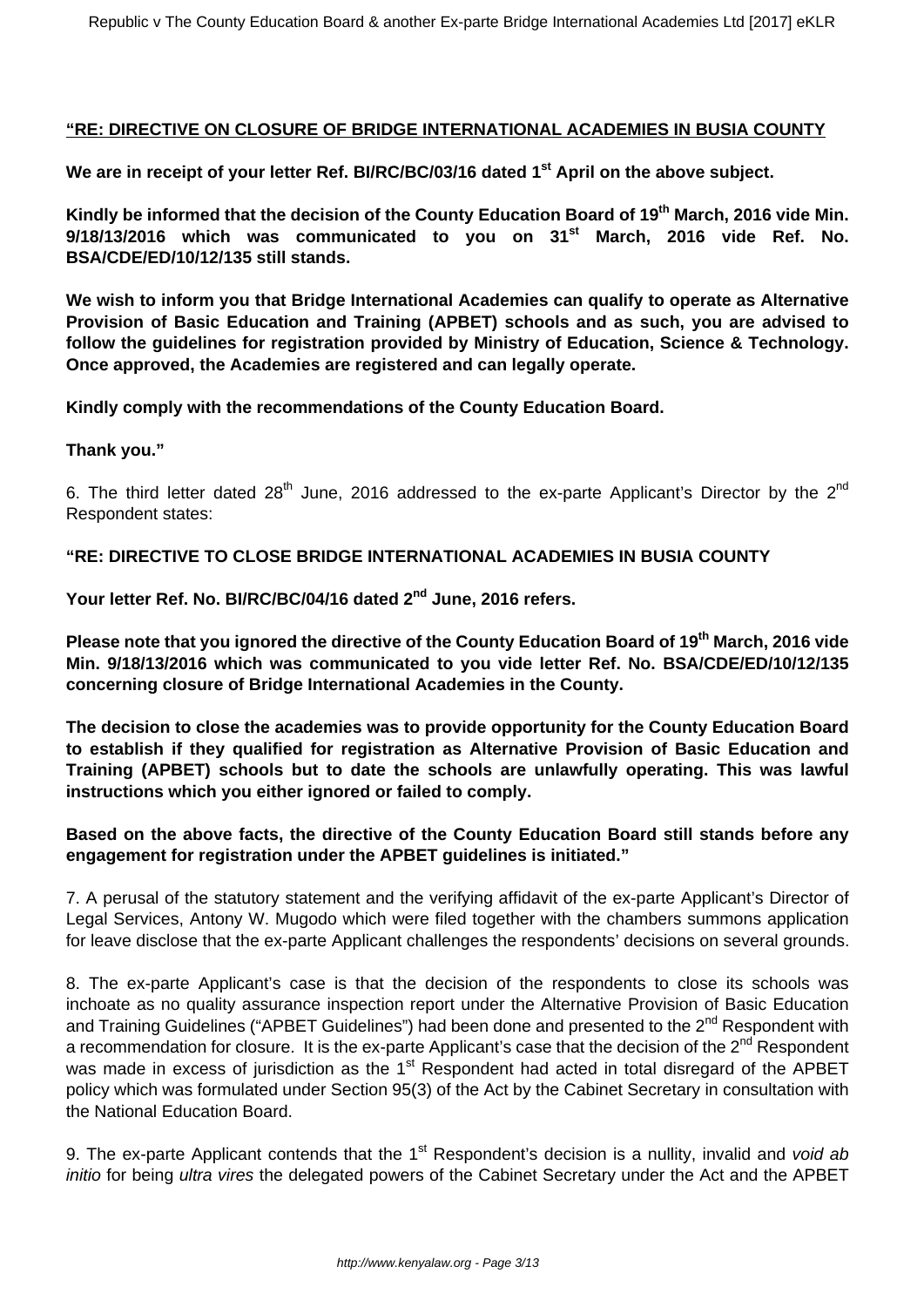Guidelines for the reasons that:

a) Under sections 18 and 66(2) of the Act, the respondents can only give effect to the recommendation of a Quality Assurance and Standards Officer to temporarily close a school;

b) The respondents' decision on 19<sup>th</sup> March, 2016 to close the ex-parte Applicant's schools in Busia County was arbitrary as there was no recommendation made to the Board by the various Quality Assurance and Standards Officers to close the schools;

c) The respondents did not comply with Section 77(1) of the Act which requires that an applicant must be notified of a rejection of its application to register a school. It is the Applicant's contention that its applications for registration of its schools in Busia County had not been rejected to warrant the closure of the schools;

d) The respondents have directed the Quality Assurance and Standards Officers not to inspect the exparte Applicant's academies which is contrary to the Act and amounts to failure to adhere to due process and partiality on the part of the respondents; and

e) The respondents have indicated that the ex-parte Applicant has failed to comply with sections 77 and 78 of the Act which provides the conditions to be met before the registration of a school but have at the same time failed to either reject or accept its applications for registration of its academies.

10. It is the ex-parte Applicant's assertion that the directives issued by the  $2^{nd}$  Respondent are reckless, malicious, unreasonable and motivated by ulterior motives and amount to unfair administrative action in that:

a) The respondents' letters do not state why the ex-parte Applicant's academies do not qualify for consideration for registration as APBET schools as contemplated under the APBET Guidelines;

b) The respondents' letter dated  $28<sup>th</sup>$  June, 2016 expressly contradicts that of  $4<sup>th</sup>$  April, 2016 in which the respondents had urged the ex-parte Applicant to consider seeking registration under the APBET Guidelines;

c) It is malicious and unreasonable for the respondents to shut down the ex-parte Applicant's academies before conducting a quality assurance inspection on those academies;

d) It is malicious and unreasonable for the respondents to close the ex-parte Applicant's academies before assessing whether they qualify for registration under the APBET Guidelines;

e) It was inhumane and unreasonable for the respondents to close the schools through the media without first issuing notice to the ex-parte Applicant;

f) The decision is an affront to the pupils' right to education; and

g) The respondents' decision was based on ulterior motives, and irrelevant and flimsy considerations.

11. he ex-parte Applicant asserts that the respondents' decision was arrived at in breach of the rules of natural justice in that:

a) The 1<sup>st</sup> Respondent did not inform the ex-parte Applicant of the meeting whose agenda was to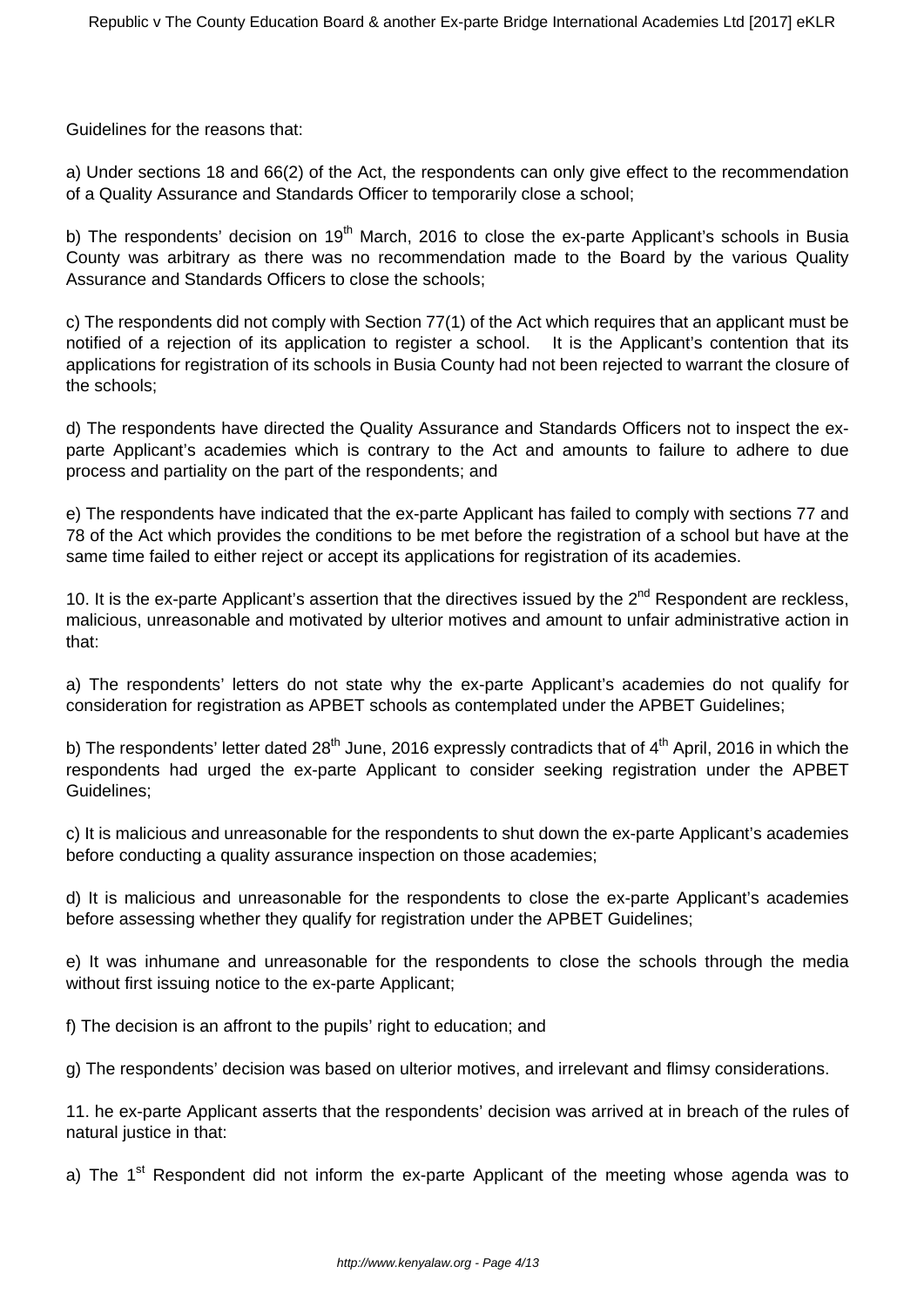discuss the closure of its schools;

b) The ex-parte Applicant only learned of the decision through the media as no notice was given to it;

c) The respondents did not confront the ex-parte Applicant with the evidence upon which the decision to close its schools en masse was based;

d) The ex-parte Applicant was not given a hearing before the decision was made; and

e) The 1<sup>st</sup> Respondent acted in a reckless, partisan, selective and discriminatory manner.

12. The ex-parte Applicant posits that the respondents' decision was mischievous, discriminatory and based on bad faith in that the respondents acknowledge that the ex-parte Applicant's schools could have qualified for registration under the APBET Guidelines which Guidelines acknowledges the existence of APBET schools prior to the promulgation of the Guidelines. Further, that the respondents acted without any recommendation by a Quality Assurance and Standards Officer.

13. The respondents opposed the application through a replying affidavit sworn on 16<sup>th</sup> August, 2016 by Prof. Stephen Odebero the Chairman of the 1<sup>st</sup> Respondent. The respondents' case is that they acted within the law in closing the ex-parte Applicant's schools. According to the respondents, they did not breach the rules of natural justice and their decision was reasonable, rational and lawful.

14. It is the respondents' averment that the Act mandates them to close schools that do not meet the requirements of the Act. They contend that in the instant case the ex-parte Applicant was informed of the requirements but failed to meet those conditions. The respondents exhibited letters addressed to the ex-parte Applicant containing information on why each of its academies in Busia County could not be registered. In those letters the ex-parte Applicant's schools were given up to 31<sup>st</sup> December, 2014 to meet the requirements failing which the schools were not going to be allowed to operate from January, 2015.

15. It is the respondents' case that the ex-parte Applicant never bothered to comply with the conditions for registration but continued to operate illegally only opting to file this case after its schools were closed. According to the respondents, the ex-parte Applicant did not appeal against the decision to close its schools. The respondents contend that the ex-parte Applicant is not entitled to the orders sought as it failed to exhaust the dispute resolution mechanisms provided by the Act before filing these proceedings.

16. The respondents assert that their action did not breach the principles of natural justice as the exparte Applicant was informed in writing that its schools had not met the requirements for registration. The respondents submit that they gave the ex-parte Applicant an opportunity to meet the registration conditions but it failed to do so. According to the respondents, the decision to close the schools was in the best interests of the pupils as they are entitled to quality education.

17. On the ex-parte Applicant's averment that its schools can be registered under the APBET Guidelines, the respondents assert that Busia County is not among the seven municipalities that are supposed to offer basic education and training under the APBET Guidelines.

18. The respondents contend that the ex-parte Applicant's schools were inspected by the Quality Assurance and Standards Officers and the claim that the officers were prevented from assessing its schools is reckless, false and misleading. The respondents assert that the ex-parte Applicant cannot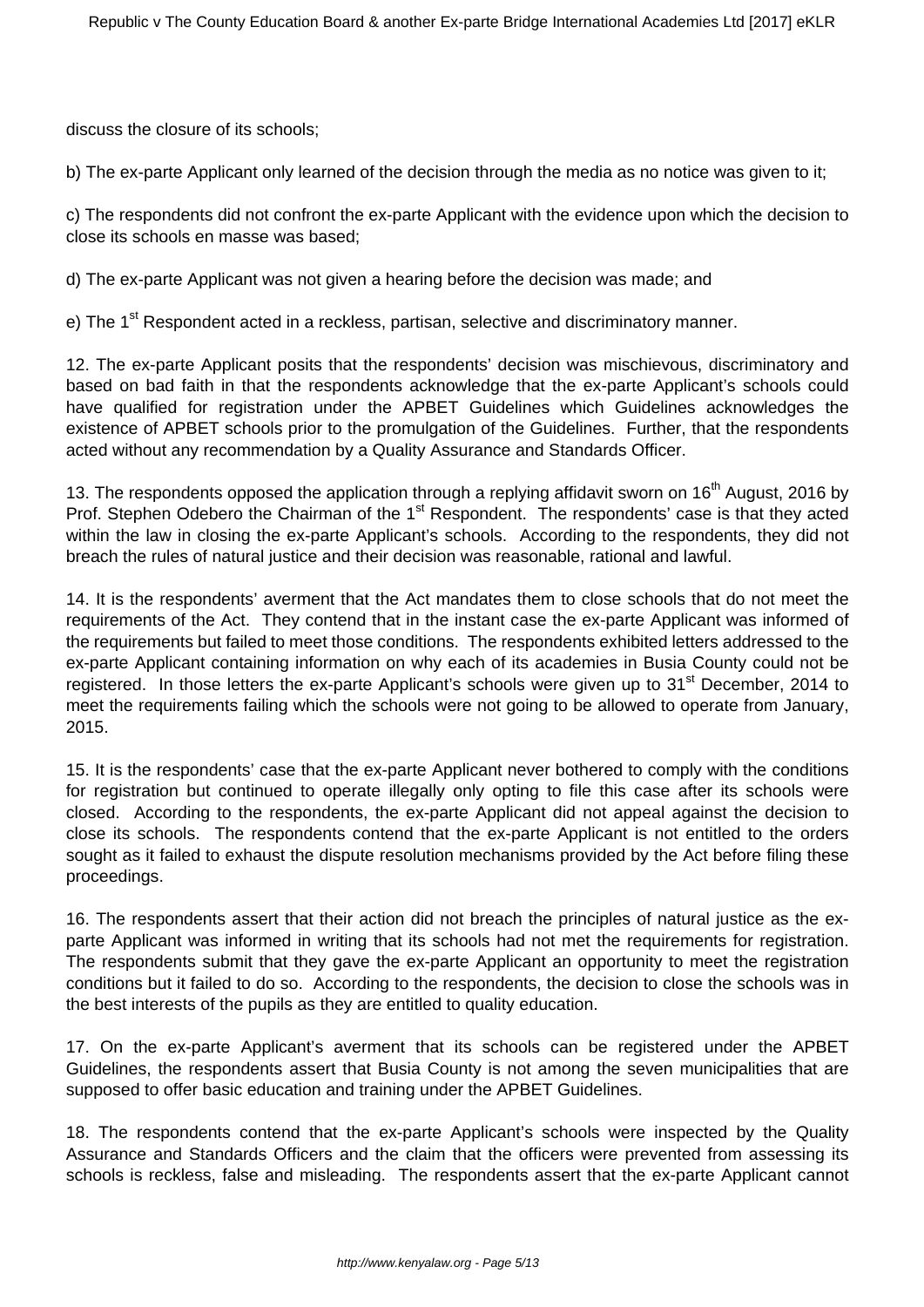use the registration of a business name to circumvent the provisions of the Act.

19.In response to the respondents' reply, the ex-parte Applicant filed a further affidavit sworn on 26<sup>th</sup> September, 2016 by its Director of Legal Services Antony W. Mugodo. The ex-parte Applicant reiterates that the respondents breached the law by not informing it of the meeting that was called to discuss the closure of its schools. Further, that in closing its schools the respondents did not follow the procedure provided by the Act for closing schools. It is the ex-parte Applicant's firm position that a school can only be closed upon the recommendation of Quality Assurance and Standards Officers.

20. It is also the ex-parte Applicant's position that the Cabinet Secretary's statement in the forward to the APBET Guidelines that most schools operate informally due to failure to meet the conditions for registration reflects the status of its schools. The ex-parte Applicant asserts that it operates schools in informal settlements and marginalized areas and it cannot meet the requirements for registration which includes acreage, staffing and facilities.

21. The ex-parte Applicant contends that the respondents have not explained to the Court why the decision to close its schools which was made in 2014 was withheld for a period of three years. It asserts that the decision to close its schools which was made in 2014 cannot be relied upon due to the passage of time.

22. In particular reference to its school at Malaba, the ex-parte Applicant exhibited minutes of a meeting held on  $17<sup>th</sup>$  June, 2013 by the 1<sup>st</sup> Respondent in which the school's registration was approved.

23. The ex-parte Applicant asserts that after the applications for the registration of its schools in 2014, it made improvements and those improvements were accepted by the respondents. In support of this assertion it points to a Standards Assessment Report for its Port Victoria School. The report which was attached to the verifying affidavit shows that the assessment, which was conducted on  $6<sup>th</sup>$  October, 2015, had recommended the provisional registration of the school.

24. The ex-parte Applicant states that it has been engaging the Ministry of Education, Science and Technology and the Kenya Institute of Curriculum Development in order to have its schools recognized and regulated.

25. On whether its schools meet the requirements for registration under the APBET Guidelines, the exparte Applicant asserts that they do. Its case is that in the statistics released for the Kenya Population and Housing Census of 2009, Busia County had 743,946 residents thus making it qualified for classification as a municipality under Section 9(3) of the Urban Areas and Cities Act, Cap 275 which states that among the requirements for conferment of a municipal status on a town is a population between 70,000 and 249,000 residents.

26. The issues that requires the determination of this Court are:

a) Whether the respondents' decision to close the ex-parte Applicant's schools was in excess of its jurisdiction;

b) Whether the respondents acted in breach of the rules of natural justice;

c) Whether the ex-parte Applicant is entitled to the remedies sought; and

d) Costs of the application.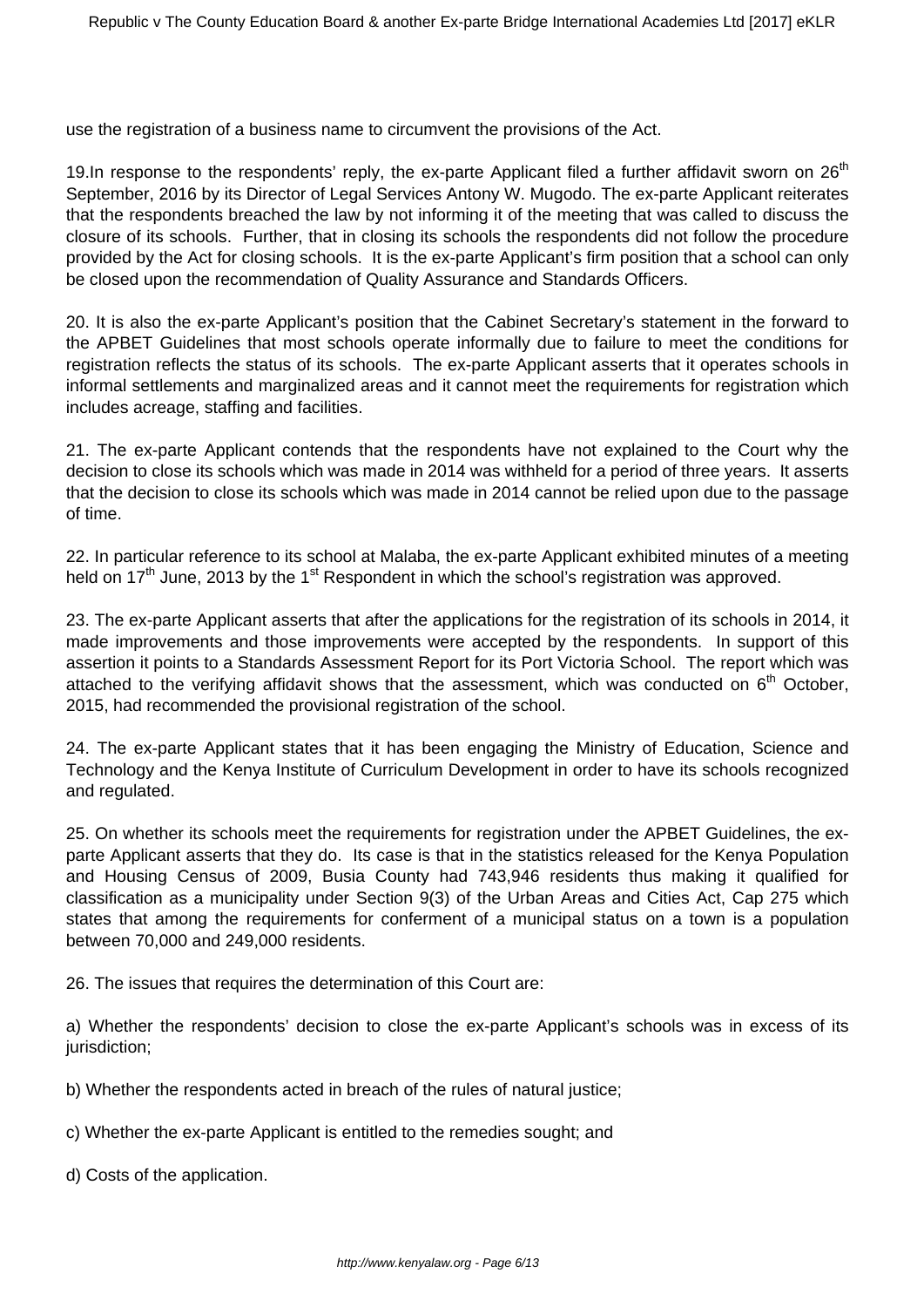27. The purpose of judicial review is to ensure that public bodies execute their mandates within their statutory remit while at the same time ensuring fairness by complying with the rules of natural justice. There is also the need to ensure that those decisions are rational. The boundaries of judicial review were demarcated by Lord Diplock in the famous case of **Council of Civil Service Unions v Minister for the Civil Service [1984] 3 ALL ER 935** thus:

**"Judicial review has I think developed to a stage today when without reiterating any analysis of the steps by which the development has come about, one can conveniently classify under three heads the grounds upon which administrative action is subject to control by judicial review. The first ground I would call "illegality," the second "irrationality" and the third "procedural impropriety."……..**

**By "illegality" as a ground for judicial review I mean that the decision-maker must understand correctly the law that regulates his decision-making power and must give effect to it. Whether he has or not is par excellence a justiciable question to be decided, in the event of dispute, by those persons, the judges, by whom the judicial power of the state is exercisable.**

**By "irrationality" I mean what can by now be succinctly referred to as "Wednesbury unreasonableness"**

**(Associated Provincial Picture Houses Ltd, v. Wednesbury Corporation [1948] 1 K.B. 223). It applies to a decision which is so outrageous in its defiance of logic or of accepted moral standards that no sensible person who had applied his mind to the question to be decided could have arrived at it. Whether a decision falls within this category is a question that judges by their training and experience should be well equipped to answer, or else there would be something badly wrong with our judicial system.** 

**I have described the third head as "procedural impropriety" rather than failure to observe basic rules of natural justice or failure to act with procedural fairness towards the person who will be affected by the decision. This is because susceptibility to judicial review under this head covers also failure by an administrative tribunal to observe procedural rules that are expressly laid down in the legislative instrument by which its jurisdiction is conferred, even where such failure does not involve any denial of natural justice."**

28. Justice Kasule of Uganda explained the meaning of illegality, irrationality and procedural impropriety in the case of **Pastoli v Kabale District Local Government Council & others [2008] 2 EA 300** when he stated that:

**"In order to succeed in an application for Judicial Review, the applicant has to show that the decision or act complained of is tainted with illegality, irrationality and procedural impropriety: See Council of Civil Service Union v Minister for the Civil Service [1985] AC 2; and also Francis Bahikirwe Muntu and others v Kyambogo University, High Court, Kampala, miscellaneous application number 643 of 2005 (UR).**

**Illegality is when the decision making authority commits an error of law in the process of taking the decision or making the act, the subject of the complaint. Acting without Jurisdiction or ultra vires, or contrary to the provisions of a law or its principles are instances of illegality…..**

**Irrationality is when there is such gross unreasonableness in the decision taken or act done, that no reasonable authority, addressing itself to the facts and the law before it, would have made**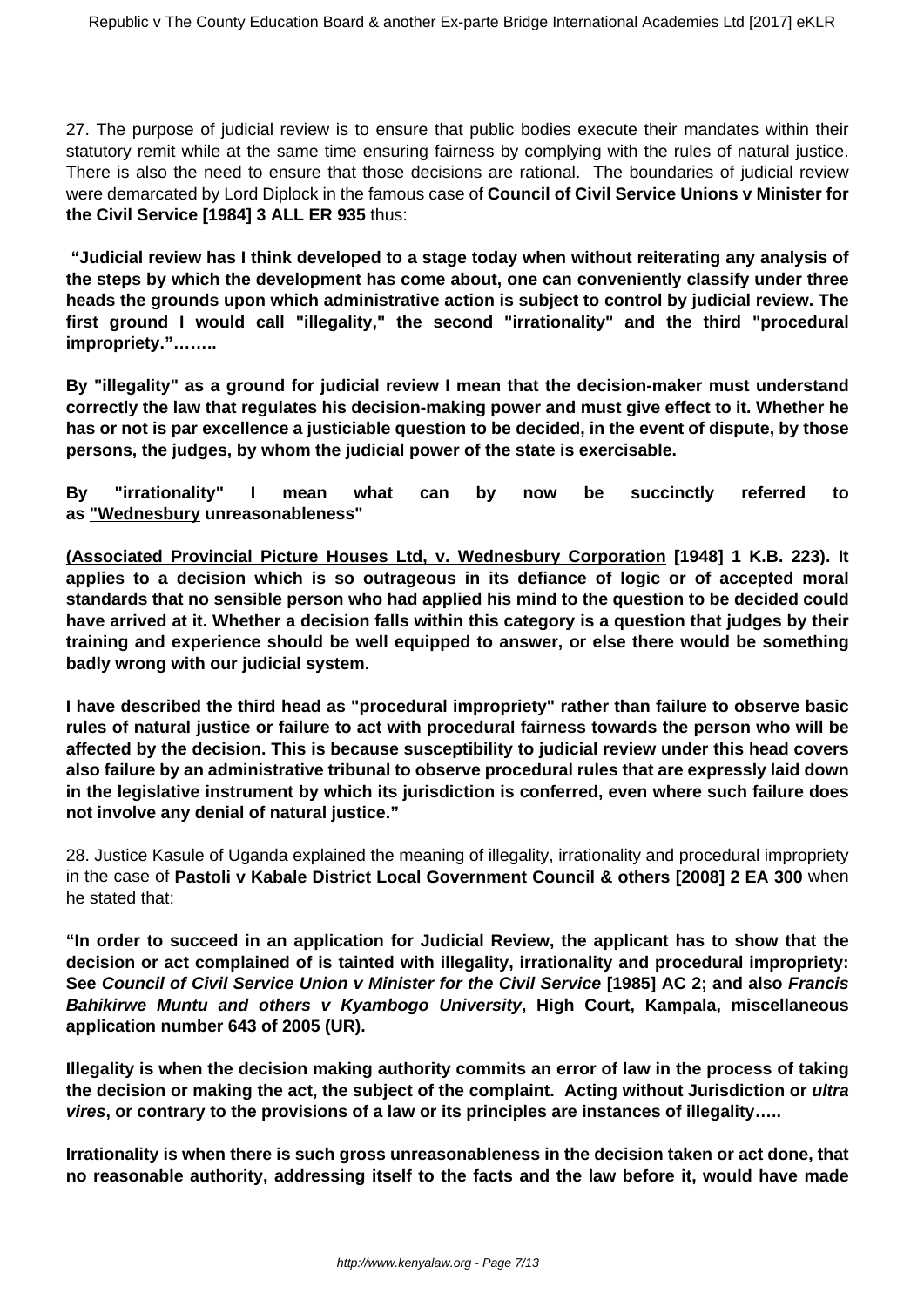**such a decision. Such a decision is usually in defiance of logic and acceptable moral standards: Re An Application by Bukoba Gymkhana Club [1963] EA 478 at page 479 paragraph "E".**

**Procedural impropriety is when there is failure to act fairly on the part of the decision making authority in the process of taking a decision. The unfairness may be in non-observance of the Rules of Natural Justice or to act with procedural fairness towards one to be affected by the decision. It may also involve failure to adhere and observe procedural rules expressly laid down in a statute or legislative Instrument by which such authority exercises jurisdiction to make a decision. (Al-Mehdawi v Secretary of State for the Home Department [1990] AC 876)."**

29. The grounds upon which judicial review can be granted are not limited. Judicial review is an important tool which the courts use to ensure that the officers and bodies vested with constitutional and statutory authority exercise their powers in the best interests of the society. Nyamu, J (as he then was) enumerated some of the grounds for grant of judicial review orders in **Republic v Vice Chancellor, Jomo Kenyatta University of Agriculture and Technology Ex-parte Cecilia Mwathi and another [2008] eKLR** as follows:

**"1. Where there is abuse of discretion.**

**2. Where the decision maker exercises discretion for an improper purpose.**

- **3. Where the decision maker is in breach of duty to act fairly.**
- **4. Where the decision maker has failed to exercise statutory discretion reasonably.**
- **5. Where the decision maker acts in a manner to frustrate the purpose of the Act donating power.**
- **6. Where the decision maker fails to exercise discretion.**
- **7. Where the decision maker fetters the discretion given.**
- **8. Where the decision is irrational and unreasonable."**

30.It is also important to add that any administrative action must be taken in compliance with the Fair Administrative Action Act, 2015. Section 4 of that Act emphasises compliance with the rules of natural justice.

31. The remedies available in judicial review and their efficacy was explained by the Court of Appeal in **Nairobi Civil Appeal 266 of 1996** K**enya National Examination Council v Republic ex-parte Geoffrey Gathenji Njoroge & 9 others** when it stated that:

**"That now brings us to the question we started with, namely, the efficacy and scope of mandamus, prohibition of certiorari. These remedies are only available against public bodies such as the Council in this case. What does an ORDER OF PROHIBITION do and when will it issue" It is an order from the High Court directed to an inferior tribunal or body which forbids that tribunal or body to continue proceedings therein in excess of its jurisdiction or in contravention of the laws of the land. It lies, not only for excess of jurisdiction or absence of it but also for a departure from the rules of natural justice. It does not, however, lie to correct the course, practice or procedure of an inferior tribunal, or a wrong decision on the merits of the proceedings – See HALSBURY'S LAW OF ENGLAND, 4th Edition, Vol.1 at pg.37 paragraph 128.**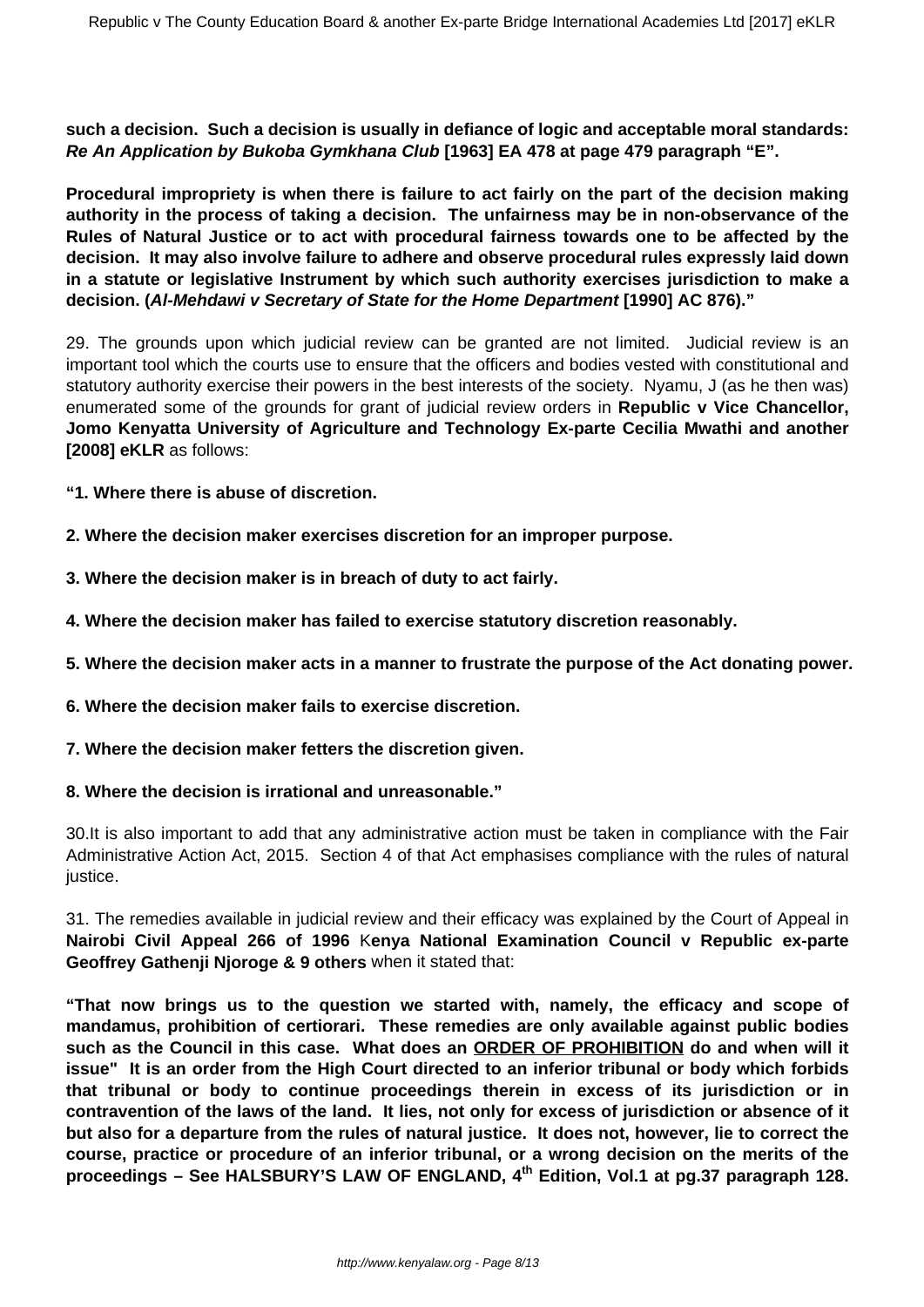**When those principles are applied to the present case, the Council obviously has the power or jurisdiction to cancel the results of an examination. The question is how, not whether, that power is to be exercised….. The point we are making is that an order of prohibition is powerless against a decision which has already been made before such an order is issued. Such an order can only prevent the making of a decision. That, in our understanding, is the efficacy and scope of an order of prohibition.**

**The next issue we must deal with is this: What is the scope and efficacy of an ORDER OF MANDAMUS" Once again we turn to HALSBURY'S LAW OF ENGLAND, 4th Edition Volume 1 at page 111 FROM PARAGRAPH 89. That learned treatise says:-**

**"The order of mandamus is of a most extensive remedial nature, and is, in form, a command issuing from the High Court of Justice, directed to any person, corporation or inferior tribunal, requiring him or them to do some particular thing therein specified which appertains to his or their office and is in the nature of a public duty. Its purpose is to remedy the defects of justice and accordingly it will issue, to the end that justice may be done, in all cases where there is a specific legal right and no specific legal remedy for enforcing that right; and it may issue in cases where, although there is an alternative legal remedy, yet that mode of redress is less convenient, beneficial and effectual."**

**At paragraph 90 headed "the mandate" it is stated:**

**"The order must command no more than the party against whom the application is made is legally bound to perform. Where a general duty is imposed, a mandamus cannot require it to be done at once. Where a statute, which imposes a duty leaves discretion as to the mode of performing the duty in the hands of the party on whom the obligation is laid, a mandamus cannot command the duty in question to be carried out in a specific way."**

**What do these principles mean" They mean that an order of mandamus will compel the performance of a public duty which is imposed on a person or body of persons by a statute and where that person or body of persons has failed to perform the duty to the detriment of a party who has a legal right to expect the duty to be performed…..**

**To conclude this aspect of the matter, an order of mandamus compels the performance of a public duty imposed by statute where the person or body on whom the duty is imposed fails or refuses to perform the same. If the complaint is that the duty has been wrongly performed, i.e. that the duty has not been performed according to the law, then mandamus is wrong remedy to apply for because, like an order of prohibition, an order of mandamus cannot quash what has already been done. Only an order of CERTIORARI can quash a decision already made and an order of certiorari will issue if the decision is made without or in excess of jurisdiction, or where the rules of natural justice are not complied with or for such like reasons."**

32. Having stated the applicable law, I will now proceed to apply that law to the facts of this case. The ex-parte Applicant accuses the respondents of acting in excess of jurisdiction. Its position is that the decision to close its schools was not based on the reports of the Quality Assurance and Standards Officers as required by Section 66(2) of the Act.

33. Section 66(2) provides that:

**"An officer appointed under this section shall have power to recommend temporary suspension**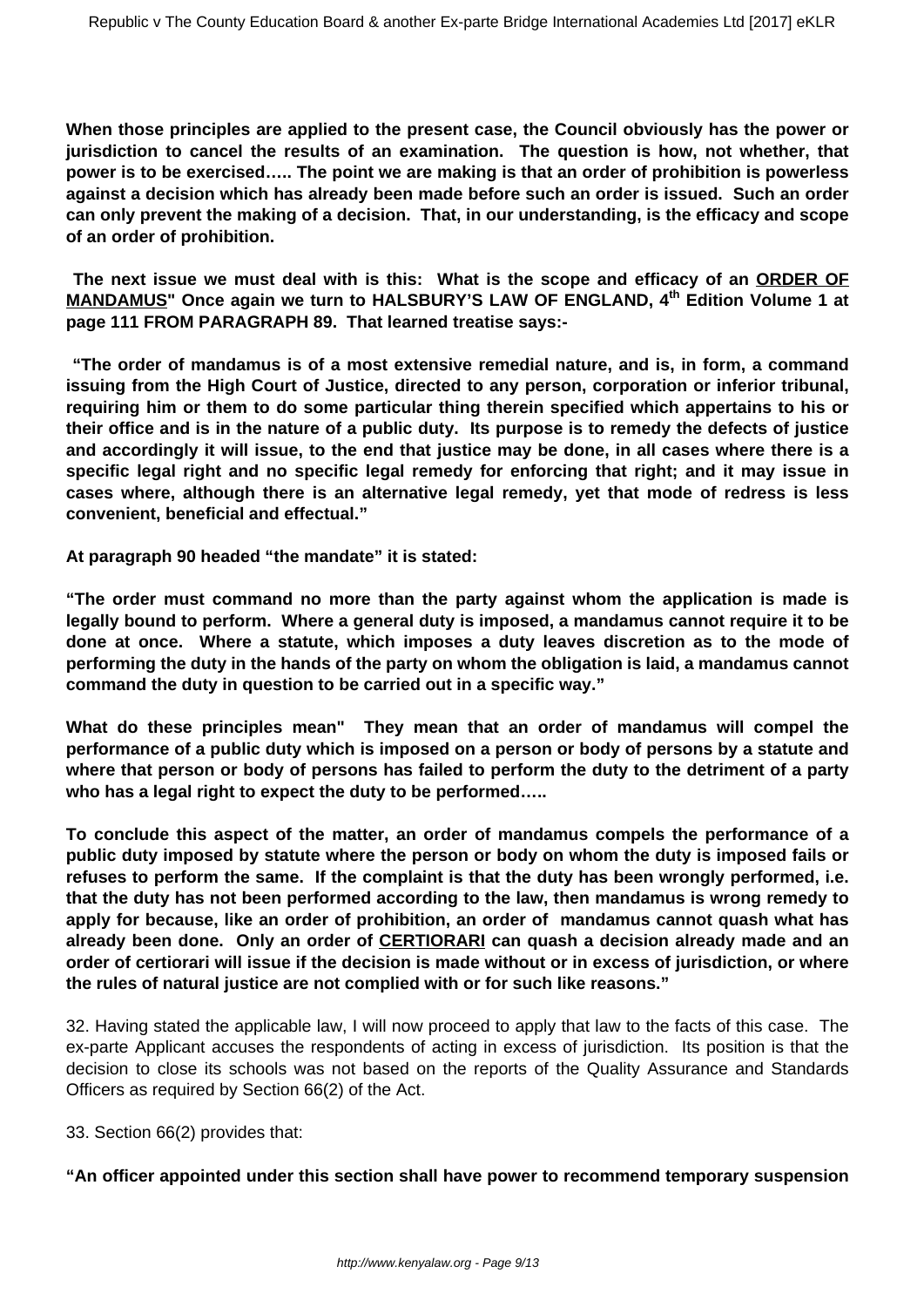#### **of operations of institutions to the County Education Board for a specific period until the basic standards are met."**

34. The cited provision cannot be read in isolation. It must be read in the context of Part IX (sections 64-75) of the Act which provides for Standards, Quality Assurance and Relevance. Section 66 specifically provides for the Powers of Quality Assurance and Standards Officers. A reading of Part IX clearly shows that those provisions are meant to monitor the quality and standards of the institutions that are already registered to provide basic education and training.

35. The provisions applicable to registration of schools are found in Part X (sections 76-85). Part X provides for licensing, registration and accreditation procedures in basic education. It is only after an application for registration is approved that the County Education Board informs the office representing the Education, Standards and Quality Assurance Council ("the Council") at the county in the case of a pre-primary, primary or secondary school – see Section 76(4). Other roles played by the Council are found in sections 81 and 82 of the Act. Under Section 81 the Cabinet Secretary is expected to, in consultation with the Council and the relevant stakeholders, establish guidelines and prescribe rules and regulations for the establishment, licensing, accreditation and registration of basic education and training institutions. As provided by Section 82, before a basic and training institution is registered by the County Education Board, it must be inspected by the Council to ensure due compliance with the standards formulated and developed under the Act.

36. In the case before me, the ex-parte Applicant's submission is aimed at conflating the roles of the Council in the processing of an application for the registration of a school and the inspection of an already registered school. This is not correct as these two roles are distinct. On one hand the Council's role is to establish whether a proposed school meets the standards for registration and on the other hand the Council's role is to ensure that a school which is already registered continues meeting the standards. It is only in the case of an already registered school that the Council can recommend temporary closure under Section 66(2). It cannot exercise such power in the case of a school whose registration is still being processed. It is not possible for the Council to recommend the temporary closure of a school which is not yet registered for it is only a registered school that is by law allowed to operate. The ex-parte Applicant's assertion that the respondents could not close its schools without the recommendation of the Council therefore lacks legal foundation.

37. The 1<sup>st</sup> Respondent is the body mandated to determine, based on the parameters set down in the Act and regulations, whether a school should be registered. Where an application for registration is rejected, the school if already established is shut down. That power belongs to the 1<sup>st</sup> Respondent and the argument that the 1<sup>st</sup> Respondent can only accept applications for registration but cannot close down schools operating without registration is not based on any identifiable law.

38. There was the ex-parte Applicant's assertion that the respondents ought not to have closed their schools as they were qualified for registration under the APBET Guidelines. This submission has no foundation as the APBET Guidelines were launched in 2016. All the ex-parte Applicant's applications for registration of its schools were made prior to the inauguration of these Guidelines. Indeed the exparte Applicant was told by the respondents through the letter dated  $4<sup>th</sup>$  April, 2016 that its institutions could qualify for registration as APBET schools but it was to follow the registration guidelines provided by the Ministry. At the moment there is no evidence that the ex-parte Applicant has made any application for the registration of its schools under the APBET Guidelines. Whether or not the ex-parte Applicant's schools are qualified to be registered as APBET schools is a matter to be considered by the respondents when the applications are made. This is not an issue for consideration in these proceedings. The respondents cannot at this stage be compelled to consider applications that have not been made.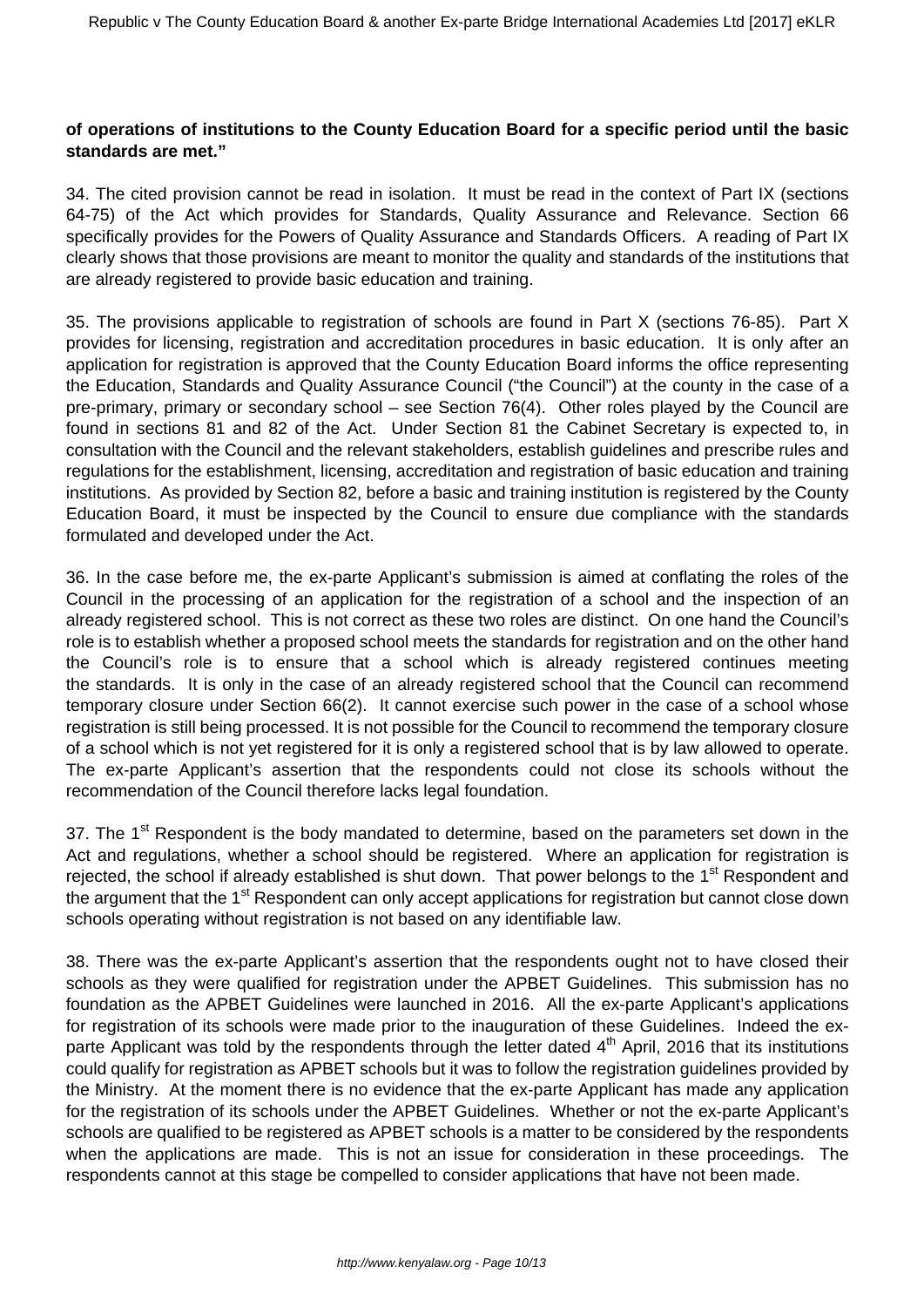39. Looking at the papers filed in Court by the ex-parte Applicant, there is no basis upon which to reach the conclusion that the respondents acted illegally by ordering the closure of its schools. Indeed the exparte Applicant's applications to have its schools registered were rejected meaning that its schools could not operate.

40. The ex-parte Applicant claimed that it was not notified of the rejection of its applications for registration of its schools. It also submitted that since decision to reject the registration of its schools was made in 2014 it is unreasonable to implement the said decision in 2016. The ex-parte Applicant's arguments cannot be accepted. The evidence availed in this case shows that it was immediately informed about the rejection of the application for registration of its schools. The ex-parte Applicant was told what it was expected to do in order for its schools to qualify for registration. There is no evidence that it tried to meet the conditions or explain to the respondents why it could not meet the conditions.

41. Between 2014 and 2016 there has been exchanges of correspondences in an attempt to resolve the impasse. The ex-parte Applicant cannot therefore be allowed to claim that the respondents delayed in implementing the decision to close its schools.

42. The second issue is whether the respondents complied with the rules of natural justice in closing down the ex-parte Applicant's schools. The rules of natural justice require fairness in the decisionmaking process. The ex-parte Applicant contends that it ought to have been called to the meeting of 19<sup>th</sup> March, 2016 as that is the meeting that sealed the fate of its schools.

43. The documents exhibited by both sides show that the ex-parte Applicant was given the opportunity to present its side of the story before it was decided that its schools in Busia County be closed. There was no need for an oral hearing as the ex-parte Applicant had put across its case in writing. The rules of natural justice were therefore not breached in regard to the meeting of  $19<sup>th</sup>$  March, 2016.

44. The third issue is whether the ex-parte Applicant is deserving of any orders. The respondents assert that the ex-parte Applicant is not deserving of any orders as it failed to exhaust the other mechanisms provided for resolving the dispute before commencing these proceedings. There are two legal principles applicable to this argument.

45. The first principle is that where the law has established the procedure for resolving a dispute that procedure should be followed. Judicial review is thus not available where the Constitution or statute has established the procedure for dealing with a given dispute – see **Kipkalya Kiprono Kones v Republic & 6 others [2006] eKLR** and **The Speaker of the National Assembly v James Njenga Karume, Civil Appeal No. 92 of 1992.**

46. The second principle is that judicial review is a remedy of last resort which can be denied where an applicant has failed to exhaust the other available remedies before invoking it. However, where judicial review is the most efficacious remedy, an applicant may move the Court for orders. This principle is explained by H.W.R Wade and C.F. Forsyth in **Administrative Law, 9th Edition, 2008** at Page 703 thus:

**"In principle there ought to be no categorical rule requiring the exhaustion of administrative remedies before judicial review can be granted. A vital aspect of the rule of law is that illegal administrative action can be challenged in the court as soon as it is taken or threatened. There should be no need first to pursue any administrative procedure or appeal to see whether the action will in the end be taken or not. An administrative appeal on merits of the case is something quite different from judicial determination of the legality of the whole matter. This is merely to restate the essential difference between review and appeal which has already been**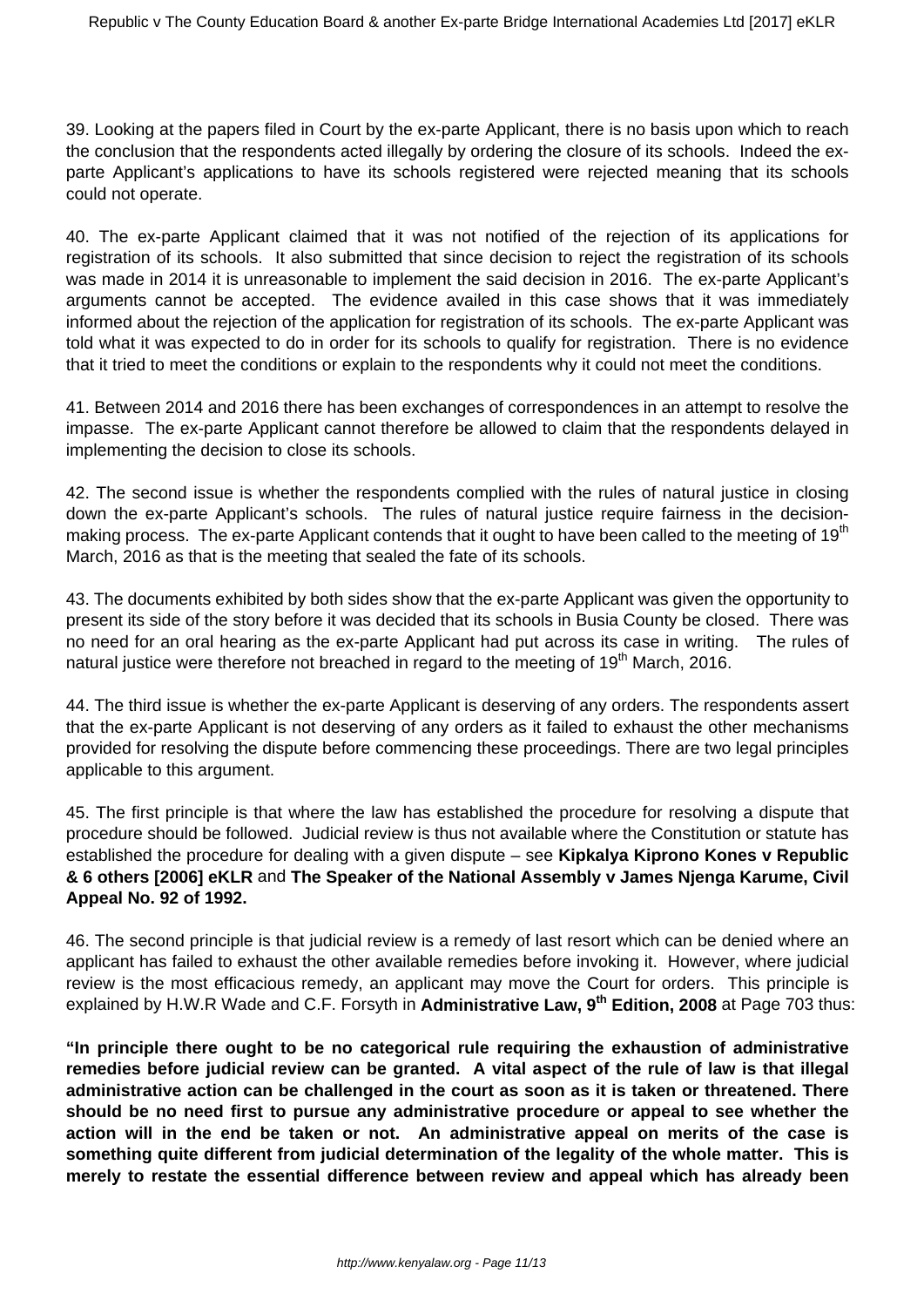**emphasized. The only qualification is that there may occasionally be special reasons which induce the court to withhold discretionary remedies where the more suitable procedure is appeal."** 

47. The matter at hand is one to be guided by the second principle. Section 85 of the Act provides that:

### **"Any person aggrieved by the decision of County Education Board under this Part may, within thirty days of being notified of the decision, appeal against such a decision to the Education Appeals Tribunal established under section 93."**

As already stated in this judgement, Part X under which Section 85 falls provides for Licensing, Registration and Accreditation Procedures in Basic Education. A challenge to the rejection of the exparte Applicant's applications for the registration of its schools was therefore a matter within the jurisdiction of Education Appeals Tribunal. Even if the ex-parte Applicant for any reason believed that its case did not fall under Part X, it is still clear that Section 93 provides for appeals against the decisions of the County Education Board generally.

48. The ex-parte Applicant's act of failing to challenge the respondents' decision at the Education Appeals Tribunal before approaching this Court is contrary to Section 9(2) of the Fair Administrative Action Act, 2015 which requires any person aggrieved by an administrative action to first exhaust all the mechanisms, including internal mechanisms for appeal or review, and all remedies available under any other written law before resorting to the judicial review jurisdiction.

49. Be that as it may, I hold the view that the window for direct access to the courts for judicial review relief should not be completely shut. In certain instances the intervention of the Court may be urgent and imperative so that resort to statutory procedure may result in irreparable damage to an applicant. In such instances the Court will fall back on its constitutional supervisory mandate and do that which is just. I also think that where a Court has heard an applicant for orders of judicial review, it would be callous to dismiss a meritorious matter for the simple reason that the applicant did not resort to other remedies before seeking judicial review.

50. In view of what I have stated in this judgement it follows that the ex-parte Applicant's case substantially fails as the grounds for grant of judicial review orders have not been met. However, the exparte Applicant did adduce evidence that two of its schools may have been registered or recommended for registration. The application for registration of a school is made and considered in reference to the circumstances of the particular school. It is therefore not clear why Port Victoria and Malaba schools were closed. These two schools should continue their operations.

51. Consequently, an order of certiorari will issue calling into this Court the respondents' decision closing the ex-parte Applicant's schools at Port Victoria and Malaba and having the decision, in so far as it relates to the two schools, quashed. Having issued that order there is no need for issuing orders of mandamus or prohibition. Otherwise the ex-parte Applicant's application in respect of the other schools fails in its entirety and the same is dismissed.

52. In the interest of the affected children, the respondents' decision to close the ex-parte Applicant's schools needs post judgement management. As such the respondents' decision to close the schools shall be suspended so that the schools shall remain open until the end of the current school term. Meanwhile the respondents will secure placements in public schools for all the children in the schools to be closed. This will enable the children to start the coming term in their new schools. The respondents will file in Court the placement lists indicating the names of the pupils, their new schools and the